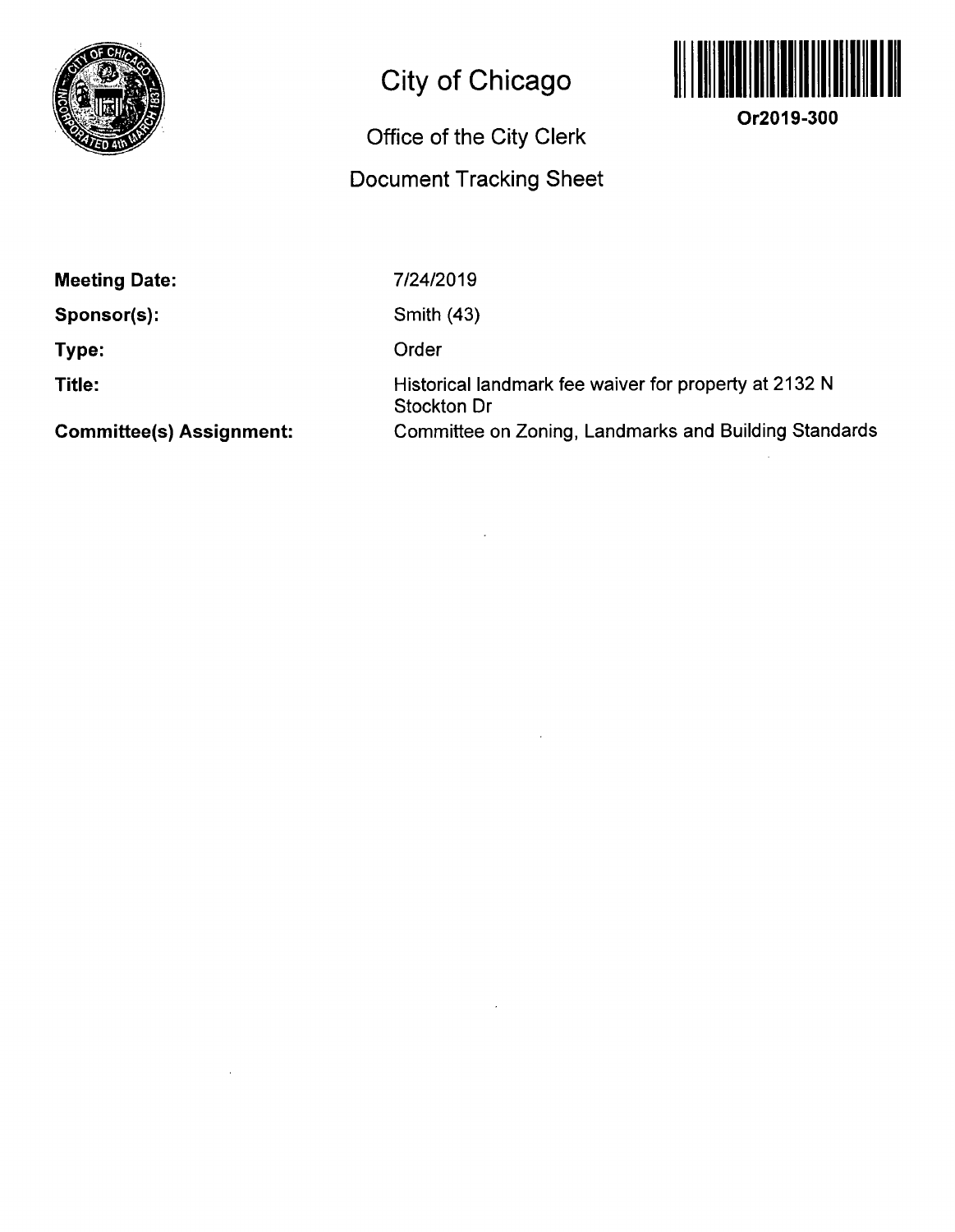#### **ORDER**

WHEREAS, Section 2-120-815 of the Municipal Code provides that the Chicago City Council may by passage of an appropriate order waive any fees charged by the City for any permit for which approval of the Commission on Chicago Landmarks (the "Commission") is required, in accordance with chapter 2-120 of the Municipal Code; and

WHEREAS, the permits identified below require Commission approval, in accordance with Section 2- 120-740 of the Municipal Code; now, therefore,

#### **BE IT ORDERED BY THE CITY COUNCIL OF THE CITY OF CHICAGO:**

SECTION 1. The foregoing recitals are hereby adopted as the findings of the City Council.

SECTION 2. The Commissioner of the Department of Buildings, the Commissioners of the Departments of Fleet and Facility Management and of Fire, the Director of the Department of Revenue, and the Zoning Administrator are hereby directed to issue those permits for which approval of the Commission on Chicago Landmarks is required pursuant to Chapter 2-120 of the Municipal Code free of charge, notwithstanding any other ordinances of the City Council to the contrary, for the property at:

| Address:<br>District/Building:   | 2132 N. Stockton Drive ("Property")<br>Lincoln Park Zoo Kovler Lion House                                                                                                                                                                                                                                                                                     |
|----------------------------------|---------------------------------------------------------------------------------------------------------------------------------------------------------------------------------------------------------------------------------------------------------------------------------------------------------------------------------------------------------------|
|                                  |                                                                                                                                                                                                                                                                                                                                                               |
| for work generally described as: | Restoration of the historic façade and windows; construction of new<br>accessible restrooms as well as accessibility improvements to entryways;<br>installation of new mechanical, electrical and plumbing systems; expansion<br>of the existing lion habitat; construction of an animal holding building; and<br>extensive habitat rockwork and landscaping. |
| Owner:                           | Lincoln Park Zoological Society (Kevin J. Bell, President and CEO)                                                                                                                                                                                                                                                                                            |
| Owner's Address:                 | 2100 N. Clark Street                                                                                                                                                                                                                                                                                                                                          |
| City, State, Zip:                | Chicago, Illinois 60614                                                                                                                                                                                                                                                                                                                                       |

**SECTION 3. The fee waiver authorized by this Order shall be effective from October 1, 2019 through April 30, 2021, and shall not apply to additional developer service fees, stop-work order fees or any fines.** 

SECTION 4. That the permit purchaser for the Property shall be entitled to a refund of city fees for which it has paid and which are exempt pursuant to Section 1 hereof.

SECTION 5. This order shall be in force and effect upon its passage.

Michele Smith

Alderman, 43<sup>rd</sup> Ward

**NOTE: This is NOT a permit nor does it constitute a Letter of Approval for the above described work. A**  permit application for the work must be approved by the appropriate City department(s) as well as the **Commission on Chicago Landmarks for this permit fee waiver, subject to City Council approval, to be valid.**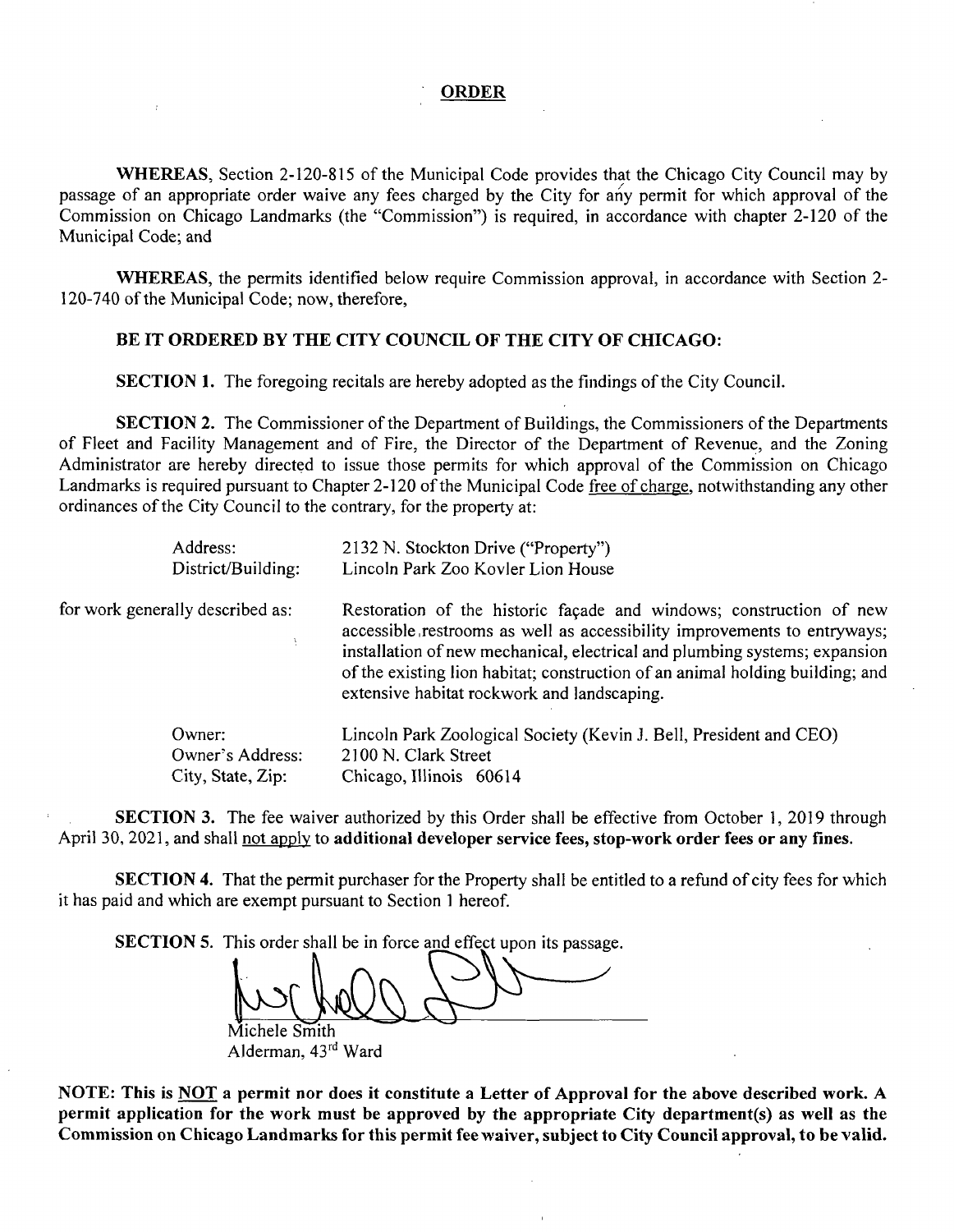### CITY OF CHICAGO ECONOMIC DISCLOSURE STATEMENT AND AFFIDAVIT

#### SECTION I -- GENERAL INFORMATION

A. Legal name of the Disclosing Party submitting this EDS. Include d/b/a/ if applicable:

HE LINCOLN PARK ZOOLOGICAL SOCIETY

#### Check ONE of the following three boxes:

Indicate whether the Disclosing Party submitting this EDS is:

1.  $\bigcup$  the Applicant

OR

2. [ ] a legal entity currently holding, or anticipated to hold within six months after City action on the contract, transaction or other undertaking to which this EDS pertains (referred to below as the "Matter"), a direct or indirect interest in excess of 7.5% in the Applicant. State the Applicant's legal name: 

,, OR

3.  $\int$  a legal entity with a direct or indirect right of control of the Applicant (see Section II(B)(1)) State the legal name of the entity in which the Disclosing Party holds a right of control:

| B. Business address of the Disclosing Party: 2001 NORTH CLARK STREET |                         |
|----------------------------------------------------------------------|-------------------------|
|                                                                      | CH1C460, IULUNOIS 60614 |

 $C.$  Telephone:  $312$ -742-2348 Fax:  $312$ -742-2336 Email: RJSOLANO Q LP2 $\infty$ .org

D. Name of contact person: <u>RENAJ. SOLANO, CFO</u>

*E. Federal Employer Identification No. (if you have one):* 

F. Brief description of the Matter to which this EDS pertains. (Include project number and location of property, if applicable):

KOVLER LION HOUSE RENOVATION<br>CITY OF CHICAGO G. Which City agency or department is requesting this EDS? DEPT. OF PLANNW6 AND

If the Matter is a contract being handled by the City's Department of Procurement Services, please complete the following:

Specification  $\#$  and Contract  $\#$ 

Ver. 2018-1 **Details** Page 1 of 15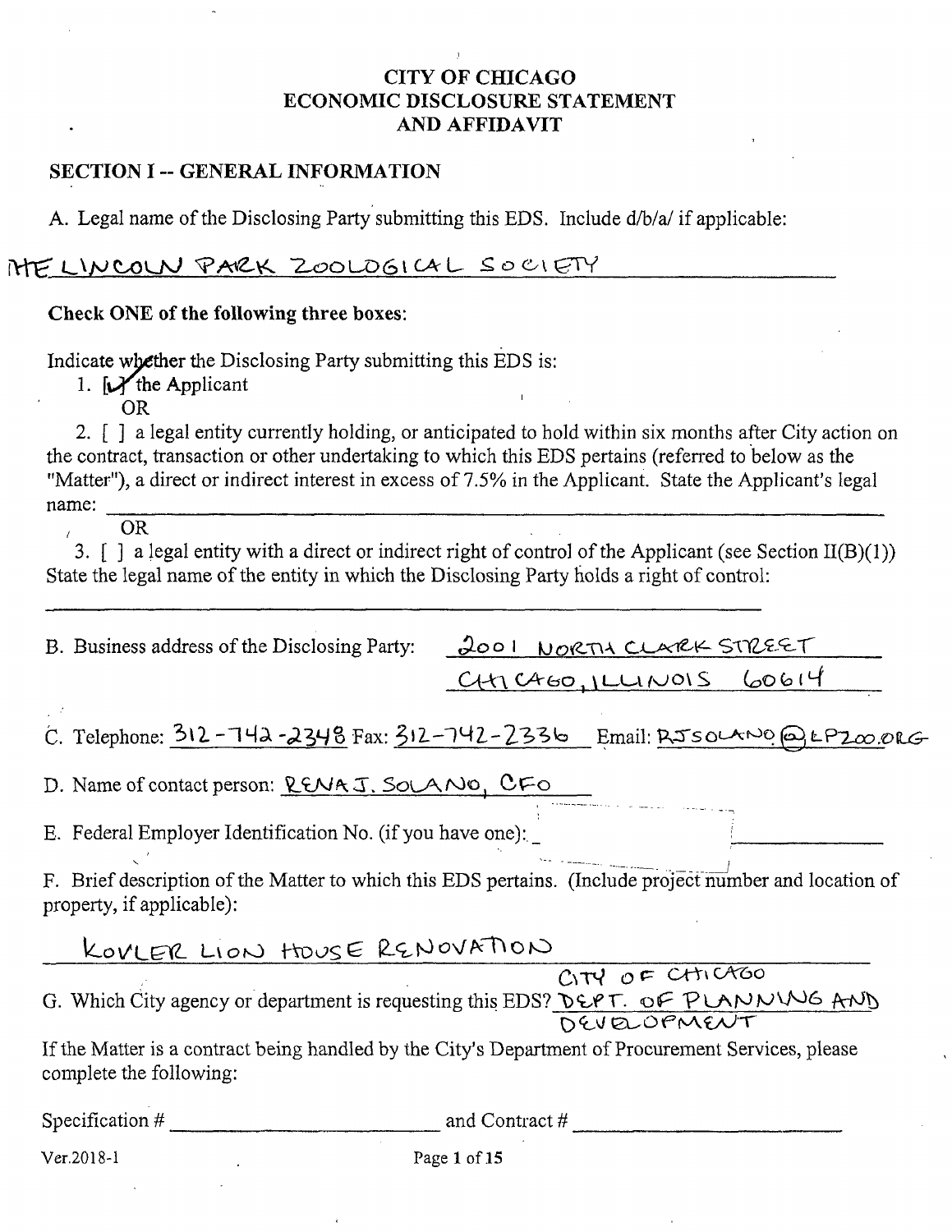#### **SECTION II - DISCLOSURE OF OWNERSHIP INTERESTS**

#### A. NATURE OF THE DISCLOSING PARTY

| 1. Indicate the nature of the Disclosing Party: |                                                          |
|-------------------------------------------------|----------------------------------------------------------|
| [ ] Person                                      | Limited liability company                                |
| [] Publicly registered business corporation     | [ ] Limited liability partnership                        |
| [ ] Privately held business corporation         | Joint venture                                            |
| [] Sole proprietorship                          | $\lfloor \sqrt{\right]$ Not-for-profit corporation       |
| [ ] General partnership                         | (Is the not-for-profit corporation also a $501(c)(3)$ )? |
| [ ] Limited partnership                         | $\mathcal{W}$ Yes<br>$\lceil$ $\rceil$ No                |
| [ ] Trust                                       | $\lceil \cdot \rceil$ Other (please specify)             |
|                                                 |                                                          |

2. For legal entities, the state (or foreign country) of incorporation or organization, if applicable:

 $ILLNOIS$ 

3. For legal entities not organized in the State of Illinois: Has the organization registered to do business in the State of Illinois as a foreign entity?

 $[ ]$   $Yes$   $[ \sqrt{N_0} ]$   $[ ]$  Organized in Illinois

### B. IF THE DISCLOSING PARTY IS A LEGAL ENTITY:

1. List below the full names and titles, if applicable, of: (i) all executive officers and all directors of the entity $\int$  (ii) for not-for-profit corporations, all members, if any, which are legal entities (if there are no such members, write "no members which are legal entities"); (iii) for trusts, estates or other similar entities, the trustee, executor, administrator, or similarly situated party; (iv) for general or limited partnerships, limited liability companies, limited liability partnerships or joint ventures, each general partner, managing member, manager or any other person or legal entity that directly or indirectly controls the day-to-day management of the Applicant.

**NOTE:** Each legal entity listed below must submit an EDS on its own behalf.

Name<br>*Kevin Bell*<br>*Ronn* Salain

2. Please provide the following information conceming each person or legal entity having a direct or indirect, current or prospective (i.e. within 6 months after City action) beneficial interest (including ownership) in excess of 7.5% of the Applicant. Examples of such an interest include shares in a corporation, partnership interest in a partnership or joint venture, interest of a member or manager in a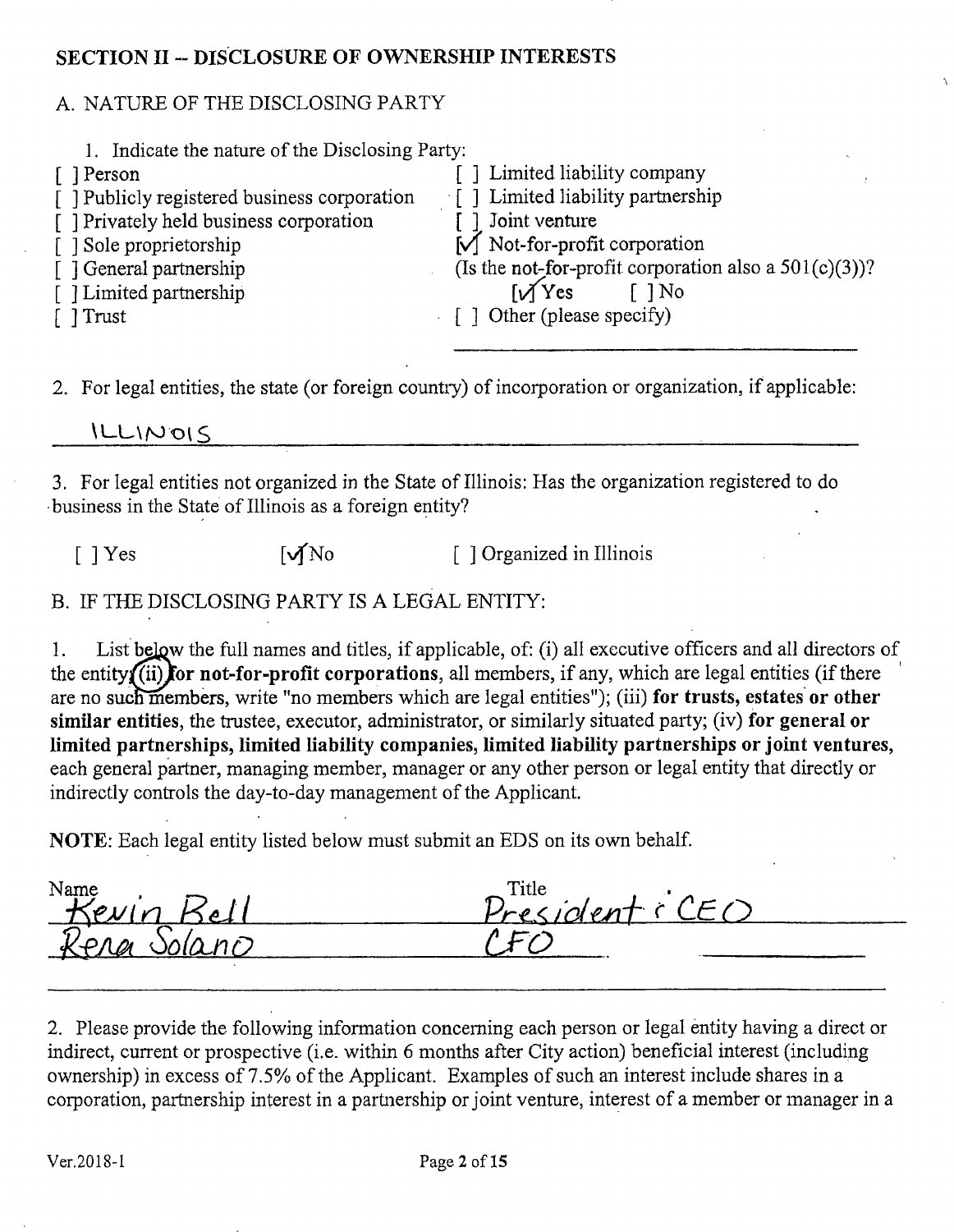limited liability company, or interest of a beneficiary of a trust, estate or other similar entity. If none, state "None."

NOTE: Each legal entity listed below may be required to submit an EDS on its own behalf

| Name | Business Address | Percentage Interest in the Applicant |
|------|------------------|--------------------------------------|
|      |                  |                                      |
|      |                  |                                      |

### **SECTION III -- INCOME OR COMPENSATION TO, OR OWNERSHIP BY, CITY ELECTED OFFICIALS**

Has the Disclosing Party provided any income or compensation to any City elected official during the 12-month period preceding the date of this EDS?  $[ ]$  Yes  $[ ]$   $Y$ es  $[ ]$   $Y$ 

Does the Disclosing Party reasonably expect to provide any income or compensation to any City elected official during the 12-month period following the date of this EDS?  $\int$   $\int$  Yes  $\int$  Mo

If "yes" to either of the above, please identify below the name(s) of such City elected official(s) and describe such income or compensation:

Does any City elected official or, to the best of the Disclosing Party's knowledge after reasonable inquiry, any City elected official's spouse or domestic partner, have a financial interest (as defined in Chapter 2-156 of the Municipal Code of Chicago ("MCC")) in the Disclosing Party?  $1.1$ No  $\lceil$  | Yes

If "yes," please identify below the name(s) of such City elected official(s) and/or spouse(s)/domestic partner(s) and describe the financial interest(s).

# **SECTION IV - DISCLOSURE OF SUBCONTRACTORS AND OTHER RETAINED PARTIES**

The Disclosing Party must disclose the name and business address of each subcontractor, attomey, lobbyist (as defined in MCC Chapter 2-156), accountant, consultant and any other person or entity whom the Disclosing Party has retained or expects to retain in connection with the Matter, as well as the nature of the relationship, and the total amount of the fees paid or estimated to be paid. The Disclosing Party is not required to disclose employees who are paid solely through the Disclosing Party's regular payroll. If the Disclosing Party is uncertain whether a disclosure is required under this • Section, the Disclosing Party must either ask the City whether disclosure is required or make the disclosure.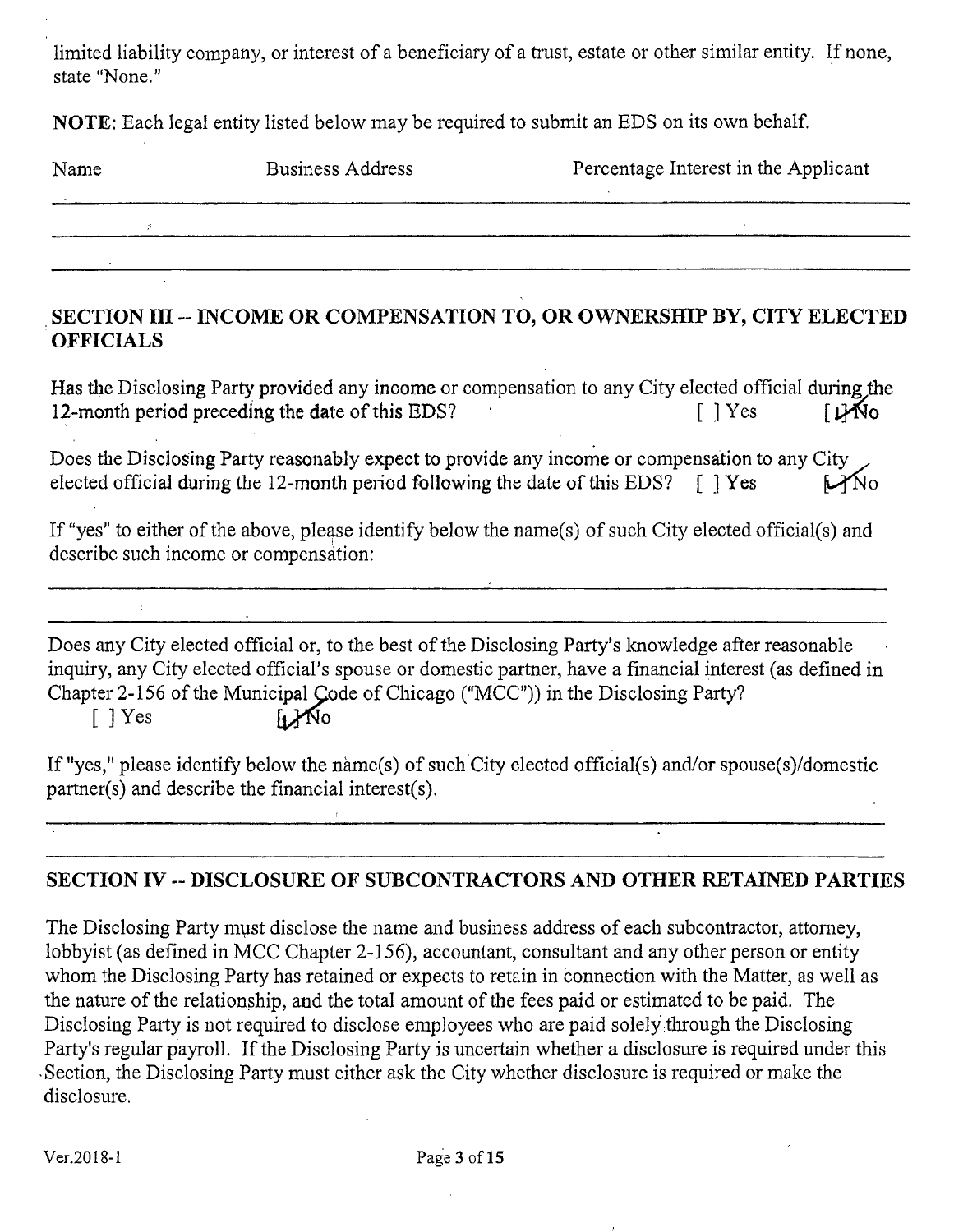| Name (indicate whether<br>retained or anticipated<br>to be retained) | <b>Business</b><br>Address                       | Relationship to Disclosing Party<br>(subcontractor, attorney,<br>lobbyist, etc.) | Fees (indicate whether<br>paid or estimated.) NOTE:<br>"hourly rate" or "t.b.d." is |          |
|----------------------------------------------------------------------|--------------------------------------------------|----------------------------------------------------------------------------------|-------------------------------------------------------------------------------------|----------|
| GOETTSCH PARTIVERS CHICAGO, IL GOODY                                 | $224.5.$ MICHIGAN                                | <b>ARLITITELT</b>                                                                | not an acceptable response.<br>41,365,000                                           | RETAINED |
| AVA CONSULTANTS                                                      | $1415$ N. ASTOR, FL.3<br>C H C A E Q H C G Q Q Q | $00006R$ SREP                                                                    | \$695,000                                                                           | RETAINED |
| PEPPER CONSTRUCTION                                                  | GYZ N. ORLEANS                                   | COST ESTIMATOR                                                                   | \$100,000                                                                           | RETAINED |
| (Add sheets if necessary)                                            | 60654                                            |                                                                                  |                                                                                     |          |

[ ] Check here if the Disclosing Party has not retained, nor expects to retain, any such persons or entities.

## **SECTION V - CERTIFICATIONS**

#### A. COURT-ORDERED CHILD SUPPORT COMPLIANCE

Under MCC Section 2-92-415, substantial owners of business entities that contract with the City must remain in compliance with their child support obligations throughout the contract's term.

Has any person who directly or indirectly owns 10% or more of the Disclosing Party been declared in arrearage on any child support obligations by any Illinois court of competent jurisdiction?

[ ] Yes  $\iiint$   $\mathcal{A}$  No person directly or indirectly owns 10% or more of the Disclosing Party.

If "Yes," has the person entered into a court-approved agreement for payment of all support owed and is the person in compliance with that agreement?

 $[$   $]$   $Y$ es  $[$   $]$   $N$ o

### B. FURTHER CERTIFICATIONS

1. [This paragraph 1 applies only if the Matter is a contract being handled by the City's Department of Procurement Services.] In the 5-year period preceding the date of this EDS, neither the Disclosing Party nor any Affiliated Entity [see definition in (5) below] has engaged, in connection with the performance of any public contract, the services of an integrity monitor, independent private sector inspector general, or integrity compliance consultant (i.e., an individual or entity with legal, auditing, investigative, or other similar skills, designated by a public agency to help the agency monitor the activity of specified agency vendors as well as help the vendors reform their business practices so they can be considered for agency contracts in the future, or continue with a contract in progress).

2. The Disclosing Party and its Affiliated Entities are not delinquent in the payment of any fine, fee, tax or other source of indebtedness owed to the City of Chicago, including, but not limited to, water and sewer charges, license fees, parking tickets, property taxes and sales taxes, nor is the Disclosing Party delinquent in the payment of any tax administered by the Illinois Department of Revenue,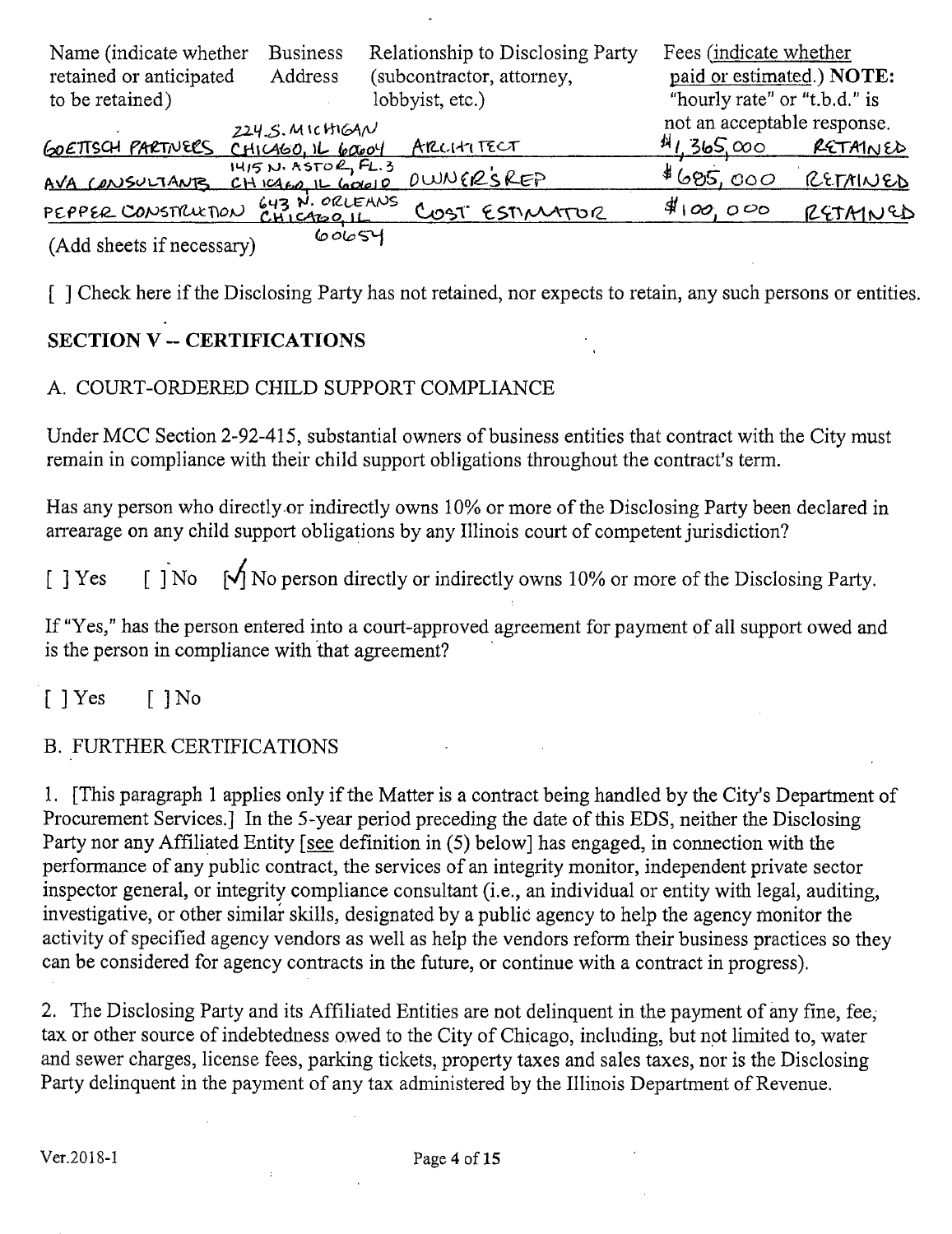3. The Disclosing Party and, if the Disclosing Party is a legal entity, all of those persons or entities identified in Section  $II(B)(1)$  of this EDS:

a. are not presently debarred, suspended, proposed for debarment, declared ineligible or voluntarily excluded from any transactions by any federal, state or local unit of govemment;

b. have not, during the 5 years before the date of this EDS, been convicted of a criminal offense, adjudged guilty, or had a civil judgment rendered against them in connection with: obtaining, attempting to obtain, or performing a public (federal, state or local) transaction or contract under a public transaction; a violation of federal or state antitrust statutes; fraud; embezzlement; theft; forgery; bribery; falsification or destruction of records; making false statements; or receiving stolen property;

c. are not presently indicted for, or criminally or civilly charged by, a govemmental entity (federal, state or local) with committing any of the offenses set forth in subparagraph (b) above;

d. have not, during the 5 years before the date of this EDS, had one or more public transactions (federal, state or local) terminated for cause or default; and

e. have not, during the 5 years before the date of this EDS, been convicted, adjudged guilty, or found liable in a civil proceeding, or in any criminal or civil action, including actions concerning environmental violations, instituted by the City or by the federal government, any state, or any other unit of local govemment.

4. The Disclosing Party understands and shall comply with the applicable requirements of MCC Chapters 2-56 (Inspector General) and 2-156 (Govemmental Ethics).

5. Certifications (5), (6) and (7) concem:

• the Disclosing Party;

• any "Contractor" (meaning any contractor or subcontractor used by the Disclosing Party in connection with the Matter, including but not limited to all persons or legal entities disclosed under Section IV, "Disclosure of Subcontractors and Other Retained Parties");

• any "Affiliated Entity" (meaning a person or entity that, directly or indirectly: controls the Disclosing Party, is controlled by the Disclosing Party, or is, with the Disclosing Party, under common control of another person or entity). Indicia of control include, without limitation: interlocking management or ownership; identity of interests among family members, shared facilities and equipment; common use of employees; or organization of a business entity following the ineligibility of a business entity to do business with federal or state or local govemment, including the City, using substantially the same management, ownership, or principals as the ineligible entity. With respect to Contractors, the term Affiliated Entity means a person or entity that directly or indirectly controls the Contractor, is controlled by it, or, with the Contractor, is under common control of another person or entity;

• any responsible official of the Disclosing Party, any Contractor or any Affiliated Entity or any other official, agent or employee of the Disclosing Party, any Contractor or any Affiliated Entity, acting pursuant to the direction or authorization of a responsible official of the Disclosing Party, any Contractor or any Affiliated Entity (collectively "Agents").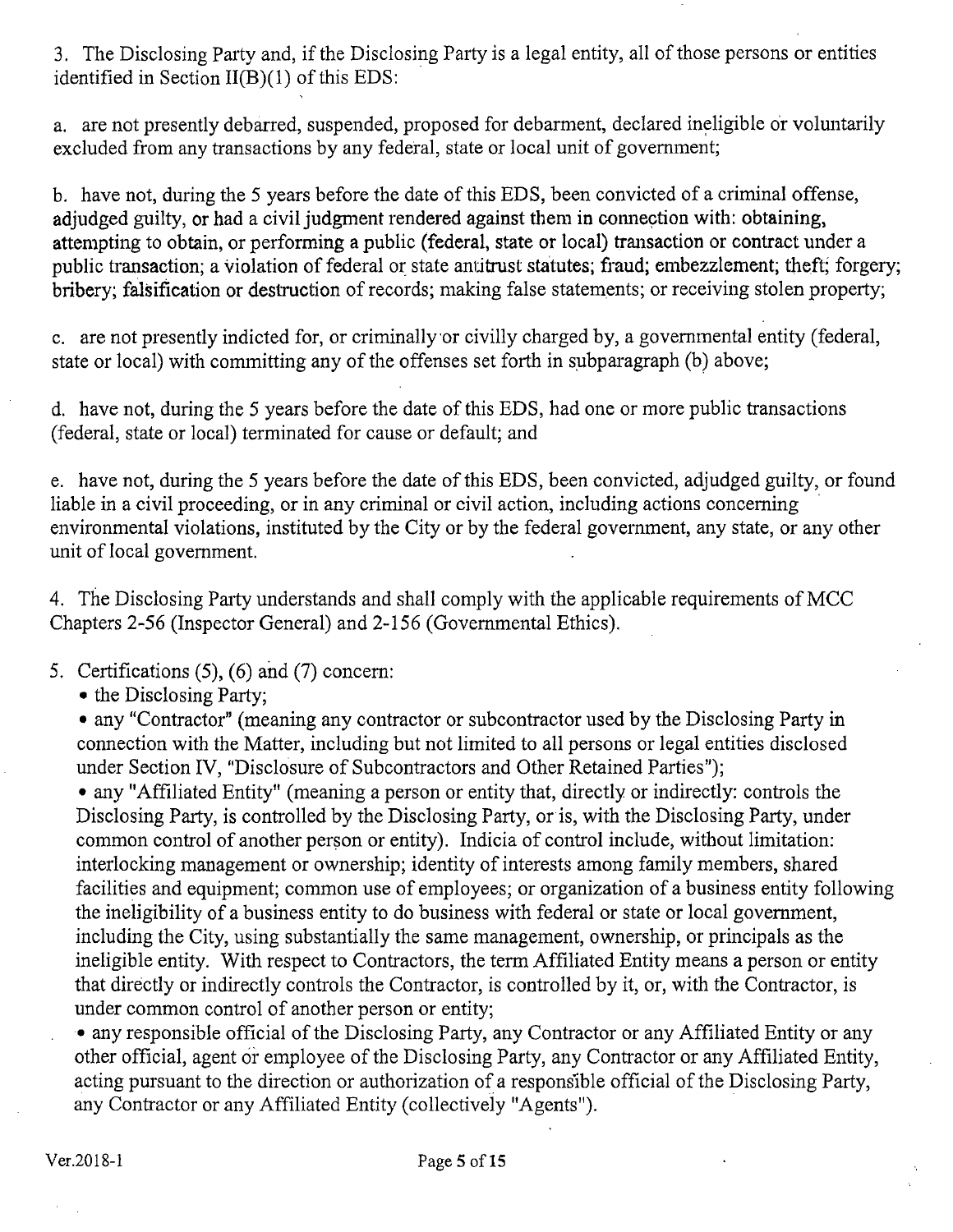Neither the Disclosing Party, nor any Contractor, nor any Affiliated Entity of either the Disclosing Party or any Contractor, nor any Agents have, during the 5 years before the date of this EDS, or, with respect to a Contractor, an Affiliated Entity, or an Affiliated Entity of a Contractor during the 5 years before the date of such Contractor's or Affiliated Entity's contract or engagement in connection with the Matter:

a. bribed or attempted to bribe, or been convicted or adjudged guilty of bribery or attempting to bribe, a public officer or employee of the City, the State of Illinois, or any agency of the federal government or of any state or local govemment in the United States of America, in that officer's or employee's official capacity;

b. agreed or colluded with other bidders or prospective bidders, or been a party to any such agreement, or been convicted or adjudged guilty of agreement or collusion among bidders or prospective bidders, in restraint of freedom of competition by agreement to bid a fixed price or otherwise; or

c. made an admission of such conduct described in subparagraph (a) or (b) above that is a matter of record, but have not been prosecuted for such conduct; or

d. violated the provisions referenced in MCC Subsection 2-92-320(a)(4)(Contracts Requiring a Base Wage); (a)(5)(Debarment Regulations); or (a)(6)(Minimum Wage Ordinance).

6. Neither the Disclosing Party, nor any Affiliated Entity or Contractor, or any of their employees, officials, agents or partners, is barred from contracting with any unit of state or local govemment as a result of engaging in or being convicted of (1) bid-rigging in violation of 720 ILCS 5/33E-3; (2) bid-rotating in violation of 720 ILCS 5/33E-4; or (3) any similar offense of any state or of the United States of America that contains the same elements as the offense of bid-rigging or bid-rotating.

7. Neither the Disclosing Party nor any Affiliated Entity is listed on a Sanctions List maintained by the United States Department of Commerce, State, or Treasury, or any successor federal agency.

8. [FOR APPLICANT ONLY] (i) Neither the Applicant nor any "controlling person" [see MCC Chapter 1-23, Article I for applicability and defined terms] of the Applicant is currently indicted or charged with, or has admitted guilt of, or has ever been convicted of, or placed under supervision for, any criminal offense involving actual, attempted, or conspiracy to commit bribery, theft, fraud, forgery, perjury, dishonesty or deceit against an officer or employee of the City or any "sister agency"; and (ii) the Applicant understands and acknowledges that compliance with Article I is a continuing requirement for doing business with the City. NOTE: If MCC Chapter 1-23, Article I applies to the Applicant, that Article's permanent compliance timeframe supersedes 5-year compliance timeframes in this Section V.

9. [FOR APPLICANT ONLY] The Applicant and its Affiliated Entities will not use, nor pennit their subcontractors to use, any facility listed as having an active exclusion by the U.S. EPA on the federal System for Award Management ("SAM").

10. [FOR APPLICANT ONLY] The Applicant will obtain from any contractors/subcontractors hired or to be hired in connection with the Matter certifications equal in form and substance to those in Certifications  $(2)$  and  $(9)$  above and will not, without the prior written consent of the City, use any such Ver.2018-1 . Page 6 of 15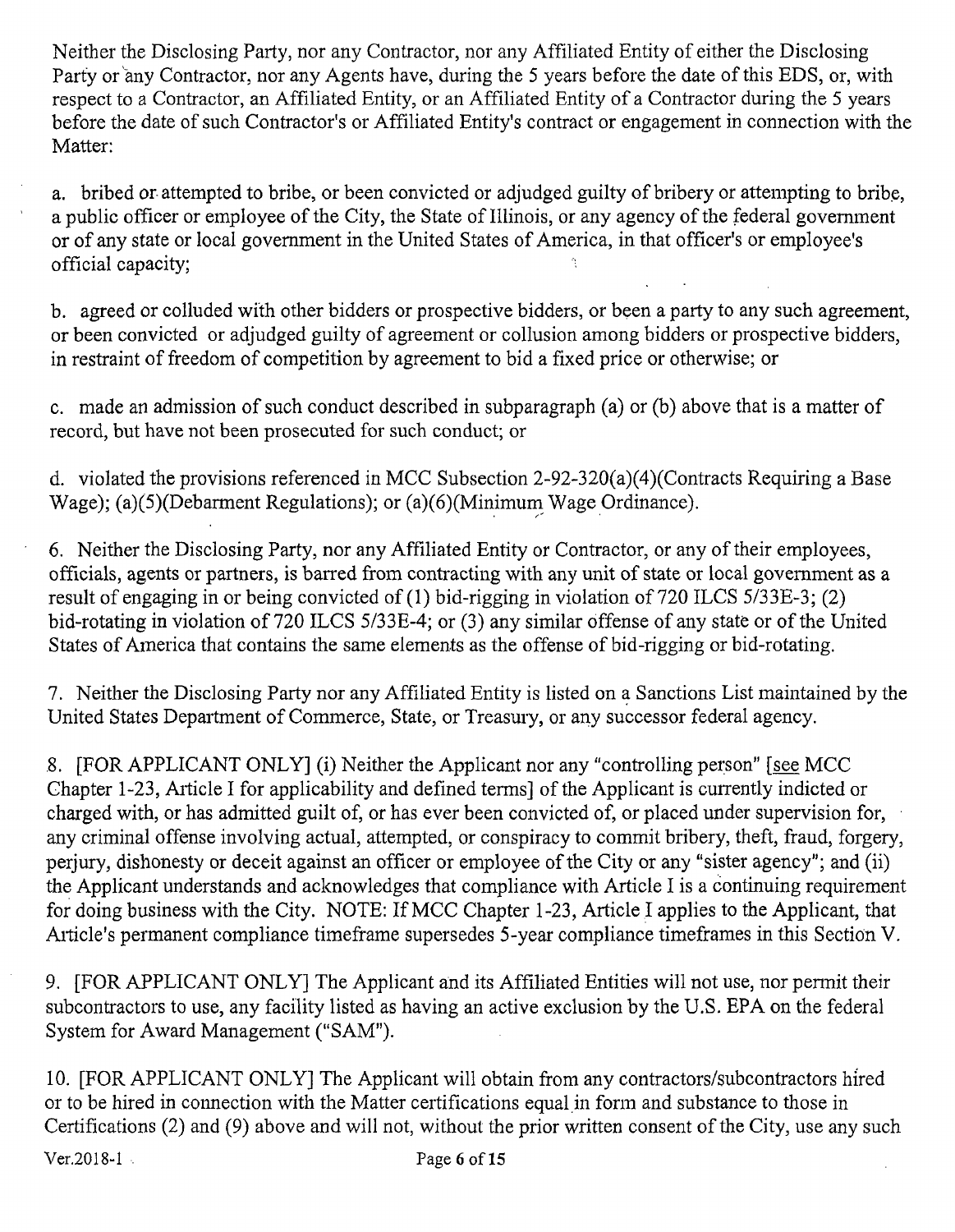contractor/subcontractor that does not provide such certifications or that the Applicant has reason to believe has not provided or cannot provide tmthful certifications.

11. If the Disclosing Party is unable to certify to any of the above statements in this Part B (Further Certifications), the Disclosing Party must explain below:<br> $\bigcup_{n=1}^{\infty} A$ 

If the letters "NA," the word "None," or no response appears on the lines above, it will be conclusively presumed that the Disclosing Party certified to the above statements.

12. To the best of the Disclosing Party's knowledge after reasonable inquiry, the following is a complete list of all current employees of the Disclosing Party who were, at any time during the 12 month period preceding the date of this EDS, an employee, or elected or appointed official, of the City of Chicago (if none, indicate with "N/A" or "none"). **NiA** 

이 사이트 시스템 (Section Article) - 이 사이트 시스템 (Section Article) - 이 사이트 시스템 (Section Article)

13. To the best of the Disclosing Party's knowledge after reasonable inquiry, the following is a complete list of all gifts that the Disclosing Party has given or caused to be given, at any time during the 12-month period preceding the execution date of this EDS, to an employee, or elected or appointed official, of the City of Chicago. For purposes of this statement, a "gift" does not include: (i) anything made generally available to City employees or to the general public, or (ii) food or drink provided in the course of official City business and having a retail value of less than \$25 per recipient, or (iii) a political contribution otherwise duly reported as required by law (if none, indicate with "N/A" or "none"). As to any gift listed below, please also list the name of the City recipient. *m* 

## C. CERTIFICATION OF STATUS AS FINANCIAL INSTITUTION

1. The Disclosing Party certifies that the Disclosing Party (check one)<br>  $\begin{bmatrix} 1 & \text{is} \\ 1 & \text{is} \end{bmatrix}$  is not  $\lceil \ \rceil$  is  $\begin{bmatrix} 1 & 0 \\ 0 & 1 \end{bmatrix}$ 

a  $\mathcal{L}$  final institution  $\mathcal{L}$  institution 2-32-55(b).

 $2.$  If the Disclosing Party IS a final institution, then the Disclosing Party pledges:

"We are not and will not become a predatory lender as defined in MCC Chapter 2-32. We further pledge that none of our affiliates is, and none of them will become, a predatory lender as defined in MCC Chapter 2-32. We understand that becoming a predatory lender or becoming an affiliate of a predatory lender may result in the loss of the privilege of doing business with the City."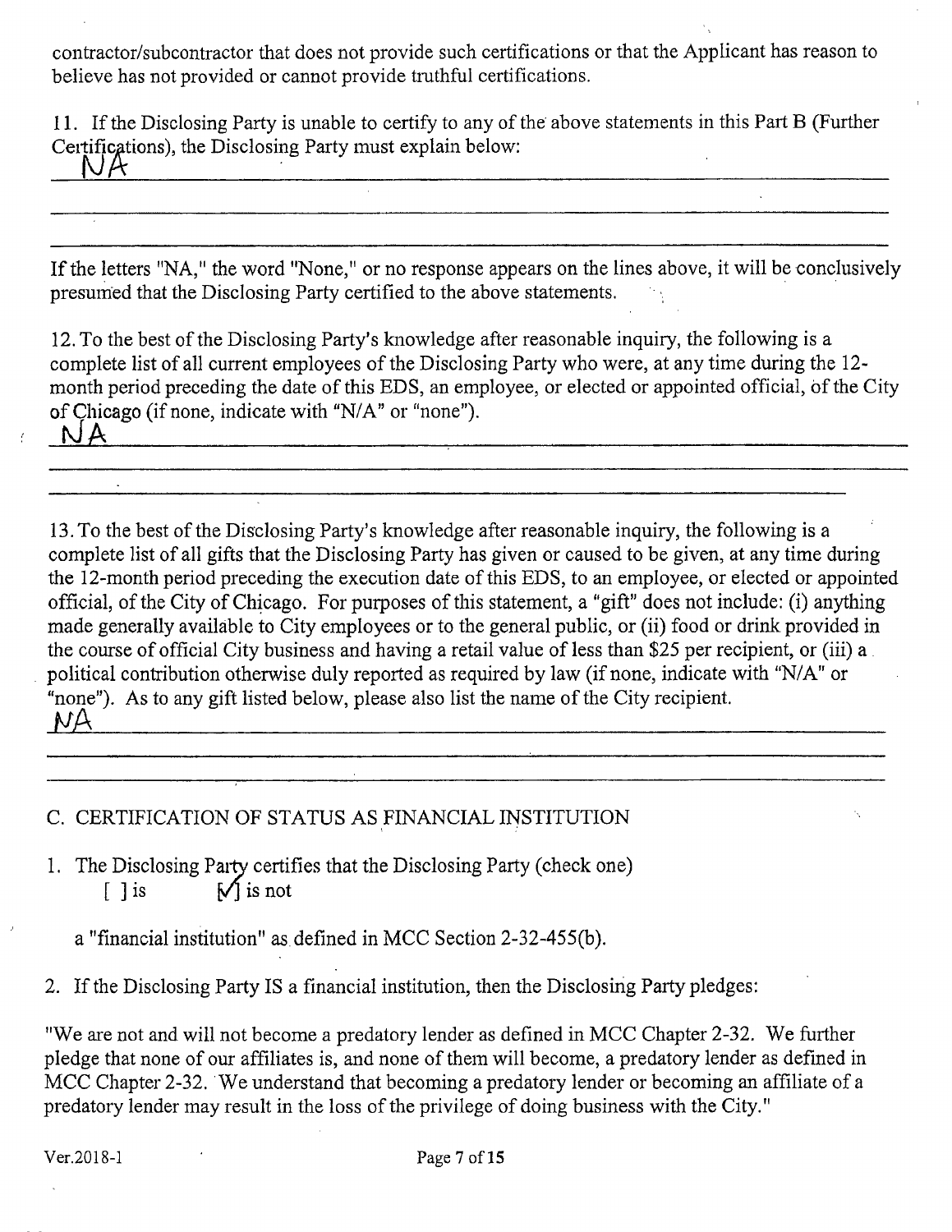If the Disclosing Party is unable to make this pledge because it or any of its affiliates (as defined in MCC Section 2-32-455(b)) is a predatory lender within the meaning of MCC Chapter 2-32, explain here (attach additional pages if necessary):

If the letters "NA," the word "None," or no response appears on the lines above, it will be conclusively presumed that the Disclosing Party certified to the above statements.

# D. CERTIFICATION REGARDING FINANCIAL INTEREST IN CITY BUSINESS

Any words or terms defined in MCC Chapter 2-156 have the same meanings if used in this Part D.

1. In accordance with MCC Section 2-156-110: To the best of the Disclosing Party's knowledge after reasonable inquiry, does any official or employee of the City have a financial interest in his or her own name or in the name of any other person or entity in the Matter?

 $[$  ] Yes  $\sqrt{\phantom{a}}$ 

NOTE: If you checked "Yes" to Item D(1), proceed to Items D(2) and D(3). If you checked "No" to Item  $D(1)$ , skip Items  $D(2)$  and  $D(3)$  and proceed to Part E.

2. Unless sold pursuant to a process of competitive bidding, or otherwise permitted, no City elected official or employee shall have a financial interest in his or her own name or in the name of any other person or entity in the purchase of any property that (i) belongs to the City, or (ii) is sold for taxes or assessments, or (iii) is sold by virtue of legal process at the suit of the City (collectively, "City Property Sale"). Compensation for property taken pursuant to the City's eminent domain power does not constitute a financial interest within the meaning of this Part D.

Does the Matter involve a City Property Sale?

 $[$   $]$  Yes  $[$   $\sqrt{N_0}$ 

3. If you checked "Yes" to Item  $D(1)$ , provide the names and business addresses of the City officials or employees having such financial interest and identify the nature of the financial interest:

| Name | <b>Business Address</b> | Nature of Financial Interest |
|------|-------------------------|------------------------------|
|      |                         |                              |
|      |                         |                              |

4. The Disclosing Party further certifies that no prohibited financial interest in the Matter will be acquired by any City official or employee.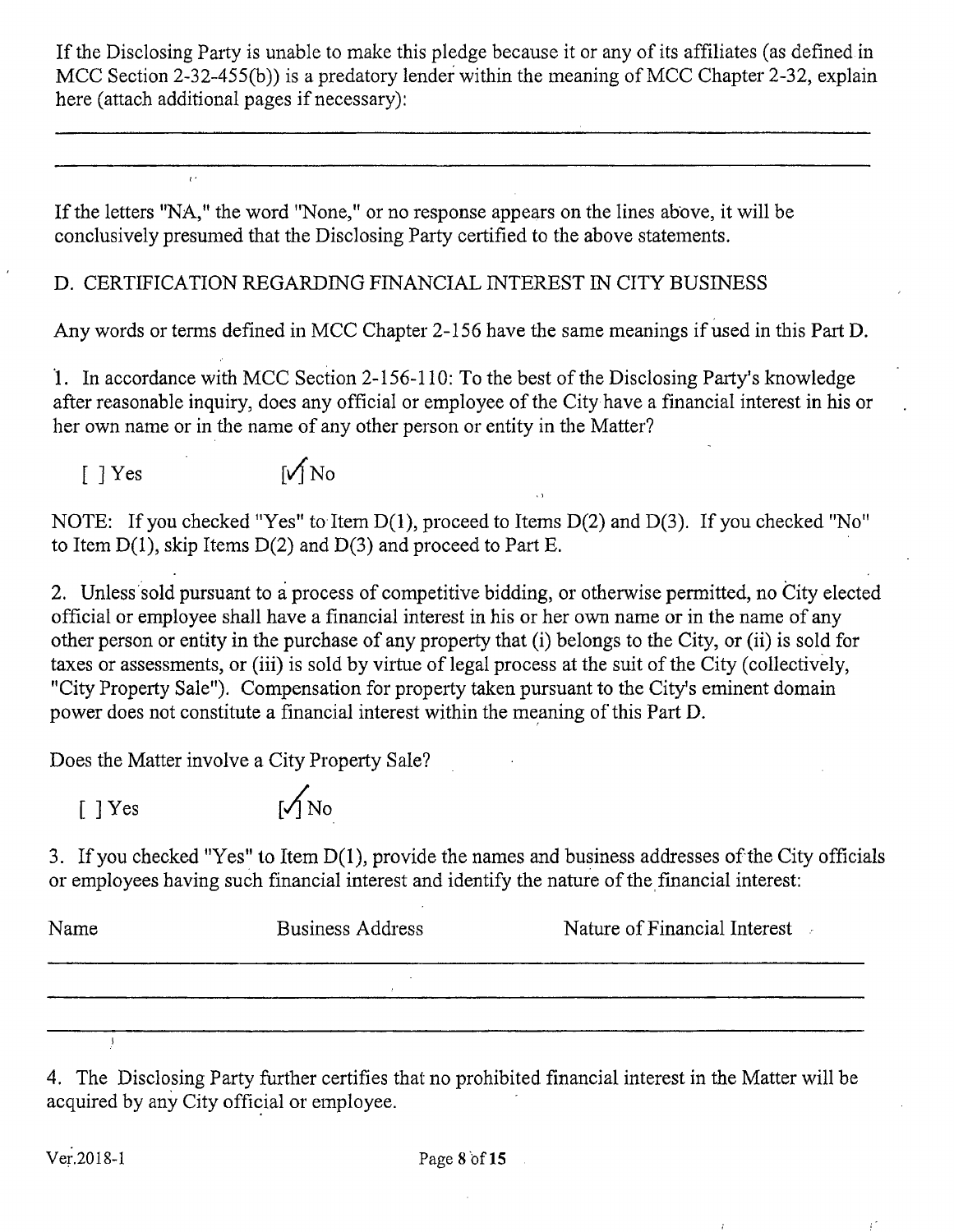# E. CERTIFICATION REGARDING SLAVERY ERA BUSINESS

Please check either (1) or (2) below. If the Disclosing Party checks (2), the Disclosing Party must disclose below or in an attachment to this EDS all information required by (2). Failure to comply with these disclosure requirements may make any contract entered into with the City in connection with the Matter voidable by the City.

1. The Disclosing Party verifies that the Disclosing Party has searched any and all records of the Disclosing Party and any and all predecessor entities regarding records of investments or profits from slavery or slaveholder insurance policies during the slavery era (including insurance policies issued to slaveholders that provided coverage for damage to or injury or death of their slaves), and the Disclosing Party has found no such records.

2. The Disclosing Party verifies that, as a result of conducting the search in step (1) above, the Disclosing Party has found records of investments or profits from slavery or slaveholder insurance policies. The Disclosing Party verifies that the following constitutes full disclosure of all such records, including the names of any and all slaves or slaveholders described in those records:<br> $\Lambda/A$ <u>. De se se o desir de la componenta que la componenta de la componenta de la componenta de la componenta que n</u>

#### **SECTION VI - CERTIFICATIONS FOR FEDERALLY FUNDED MATTERS**

NOTE: If the Matter is federally funded, complete this Section VI. If the Matter is not federally funded, proceed to Section VII. For purposes of this Section VI, tax credits allocated by the City and proceeds of debt obligations of the City are not federal fimding.

#### A. CERTIFICATION REGARDING LOBBYING

1. List below the names of all persons or entities registered under the federal Lobbying Disclosure Act of 1995, as amended, who have made lobbying contacts on behalf of the Disclosing Party with respect to the Matter: (Add sheets if necessary):

(If no explanation appears or begins on the lines above, or if the letters "NA" or if the word "None" appear, it will be conclusively presumed that the Disclosing Party means that NO persons or entities registered under the Lobbying Disclosure Act of 1995, as amended, have made lobbying contacts on behalf of the Disclosing Party with respect to the Matter.)

2. The Disclosing Party has -not spent and will not expend any federally appropriated funds to pay any person or entity listed in paragraph A(1) above for his or her lobbying activities or to pay any person or entity to influence or attempt to influence an officer or employee of any agency, as defmed by applicable federal law, a member of Congress, an officer or employee of Congress, or an employee Ver.2018-1 Page 9 of 15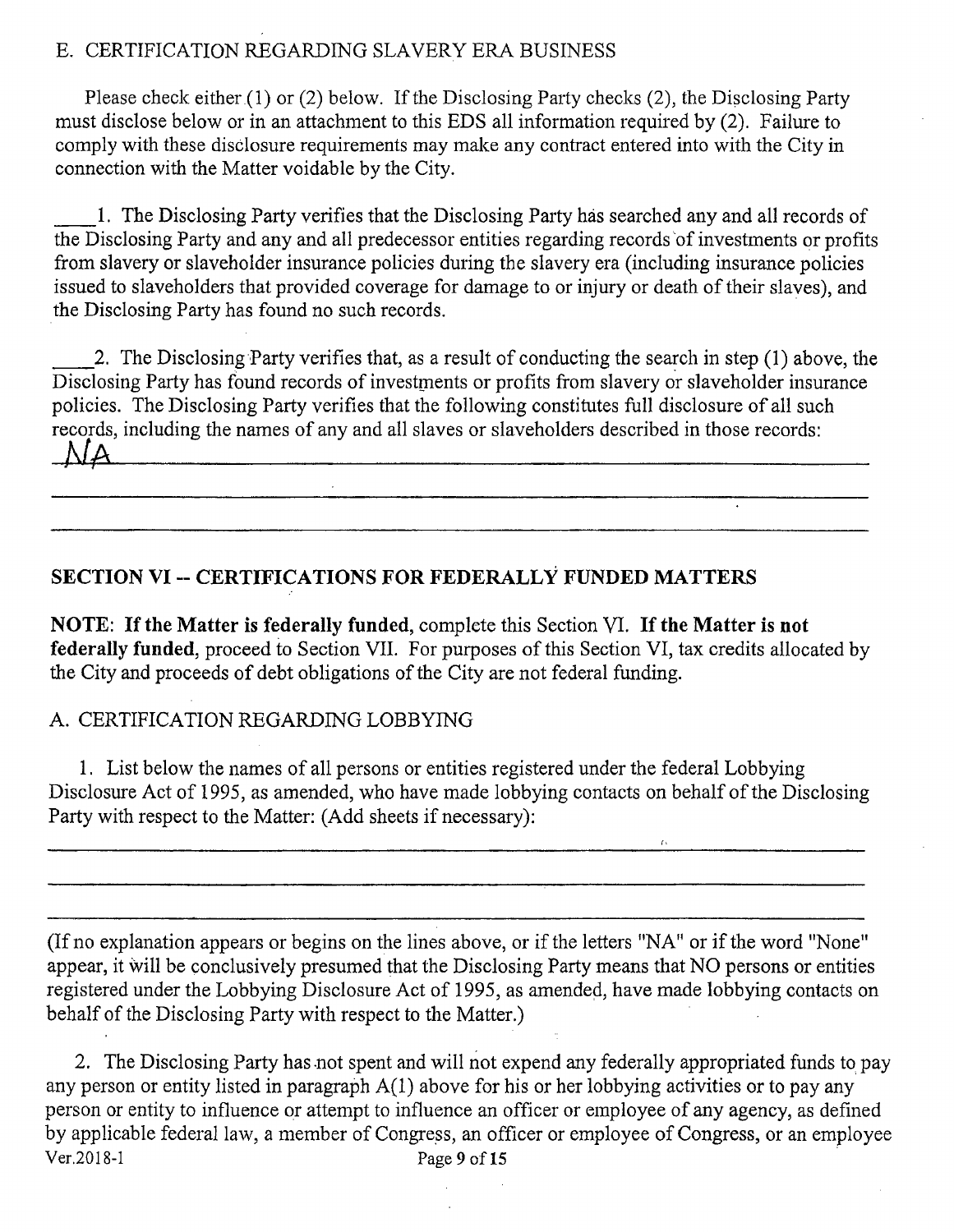of a member of Congress, in connection with the award of any federally funded contract, making any federally funded grant or loan, entering into any cooperative agreement, or to extend, continue, renew, amend, or modify any federally funded contract, grant, loan, or cooperative agreement.

3. The Disclosing Party will submit an updated certification at the end of each calendar quarter in which there occurs any event that materially affects the accuracy of the statements and information set forth in paragraphs  $A(1)$  and  $A(2)$  above.

4. The Disclosing Party certifies that either: (i) it is not an organization described in section 501(c)(4) of the Internal Revenue Code of 1986; or (ii) it is an organization described in section 501(c)(4) of the Intemal Revenue Code of 1986 but has not engaged and will not engage in "Lobbying Activities," as that term is defined in the Lobbying Disclosure Act of 1995, as amended.

5. If the Disclosing Paity is the Applicant, the Disclosing Party must obtain certifications equal in form and substance to paragraphs A(l) through A(4) above from all subcontractors before it awards any subcontract and the Disclosing Party must maintain all such subcontractors' certifications for the duration of the Matter and must make such certifications promptiy available to the City upon request.

### B. CERTIFICATION REGARDING EQUAL EMPLOYMENT OPPORTUNITY

If the Matter is federally funded, federal regulations require the Applicant and all proposed subcontractors to submit the following information with their bids or in writing at the outset of negotiations.

Is the Disclosing Party the Applicant?  $\sqrt{Y}$ es [ ]No

If "Yes," answer the three questions below:

1. Have you developed and do you have on file affirmative action-programs pursuant to applicable federal regulations? (See 41 CFR Part 60-2.)

 $\sqrt{ }$  Yes [ ] No

2. Have you filed with the Joint Reporting Committee, the Director of the Office of Federal Contract Compliance Programs, or the Equal Employment Opportunity Commission all reports due under the applicable filing requirements?

 $\sqrt{}$  Yes  $\lceil$  1 No  $\lceil$  1 Reports not required

3. Have you participated in any previous contracts or subcontracts subject to the equal opportunity clause?

 $\lambda / Y$ es [ ] No

If you checked "No" to question (1) or (2) above, please provide an explanation: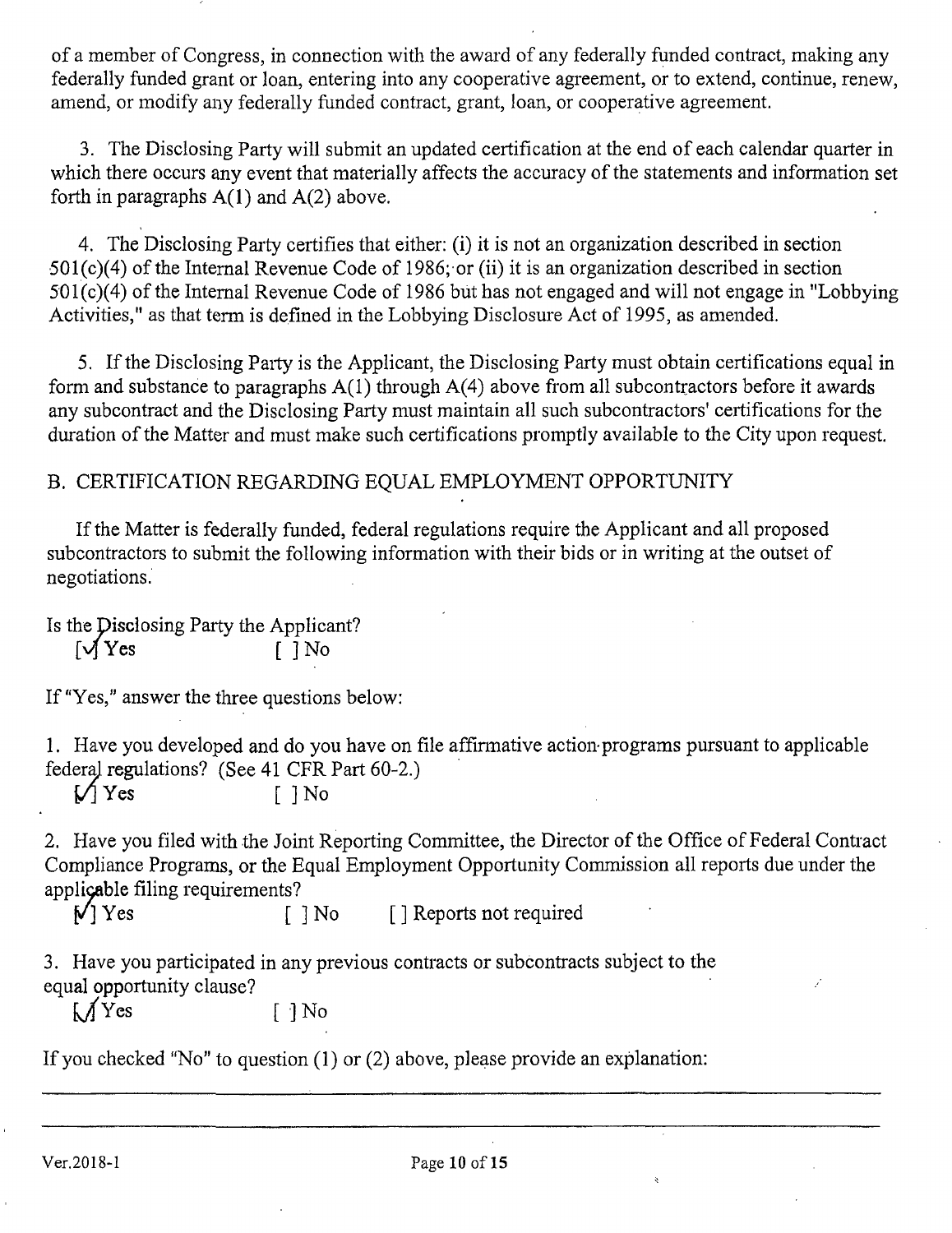### **SECTION VII ~ FURTHER ACKNOWLEDGMENTS AND CERTIFICATION**

The Disclosing Party understands and agrees that:

A. The certifications, disclosures, and acknowledgments contained in this EDS will become part of any contract or other agreement between the Applicant and the City in connection with the Matter, whether procurement, City assistance, or other City action, and are material inducements to the City's execution of any contract or taking other action with respect to the Matter. The Disclosing Party understands that it must comply with all statutes, ordinances, and regulations on which this EDS is based.

B. The City's Govemmental Ethics Ordinance, MCC Chapter 2-156, imposes certain duties and obligations on persons or entities seeking City contracts, work, business, or transactions. The full text of this ordinance and a training program is available on line at www.cityofchicago.org/Ethics. and may also be obtained from the City's Board of Ethics, 740 N. Sedgwick St., Suite 500, Chicago, IL 60610, (312) 744-9660. The Disclosing Party must comply fully with this ordinance.

C. If the City determines that any information provided in this EDS is false, incomplete or inaccurate, any contract or other agreement in connection with which it is submitted may be rescinded or be void or voidable, and the City may pursue any remedies under the contract or agreement (if not rescinded or void), at law, or in equity, including terminating the Disclosing Party's participation in the Matter and/or declining to allow the Disclosing Party to participate in other City transactions. Remedies at law for a false statement of material fact may include incarceration and an award to the City of treble damages.

D. It is the City's policy to make this document available to the public on its Internet site and/or upon request. Some or all of the information provided in, and appended to, this EDS may be made publicly available on the Intemet, in response to a Freedom of Information Act request, or otherwise. By completing and signing this EDS, the Disclosing Party waives and releases any possible rights or claims which it may have against the City in connection with the public release of information contained in this EDS and also authorizes the City to verify the accuracy of any information submitted in this EDS.

E. The information provided in this EDS must be kept current. In the event of changes, the Disclosing Party must supplement this EDS up to the time the City takes action on the Matter. If the Matter is a contract being handled by the City's Department of Procurement Services, the Disclosing Party must update this EDS as fhe contract requires. NOTE: With respect to Matters subject to MCC Chapter 1-23, Article I (imposing PERMANENT INELIGIBILITY for certain specified offenses), the information provided herein regarding eligibility must be kept current for a longer period, as required by MCC Chapter 1-23 and Section 2-154-020.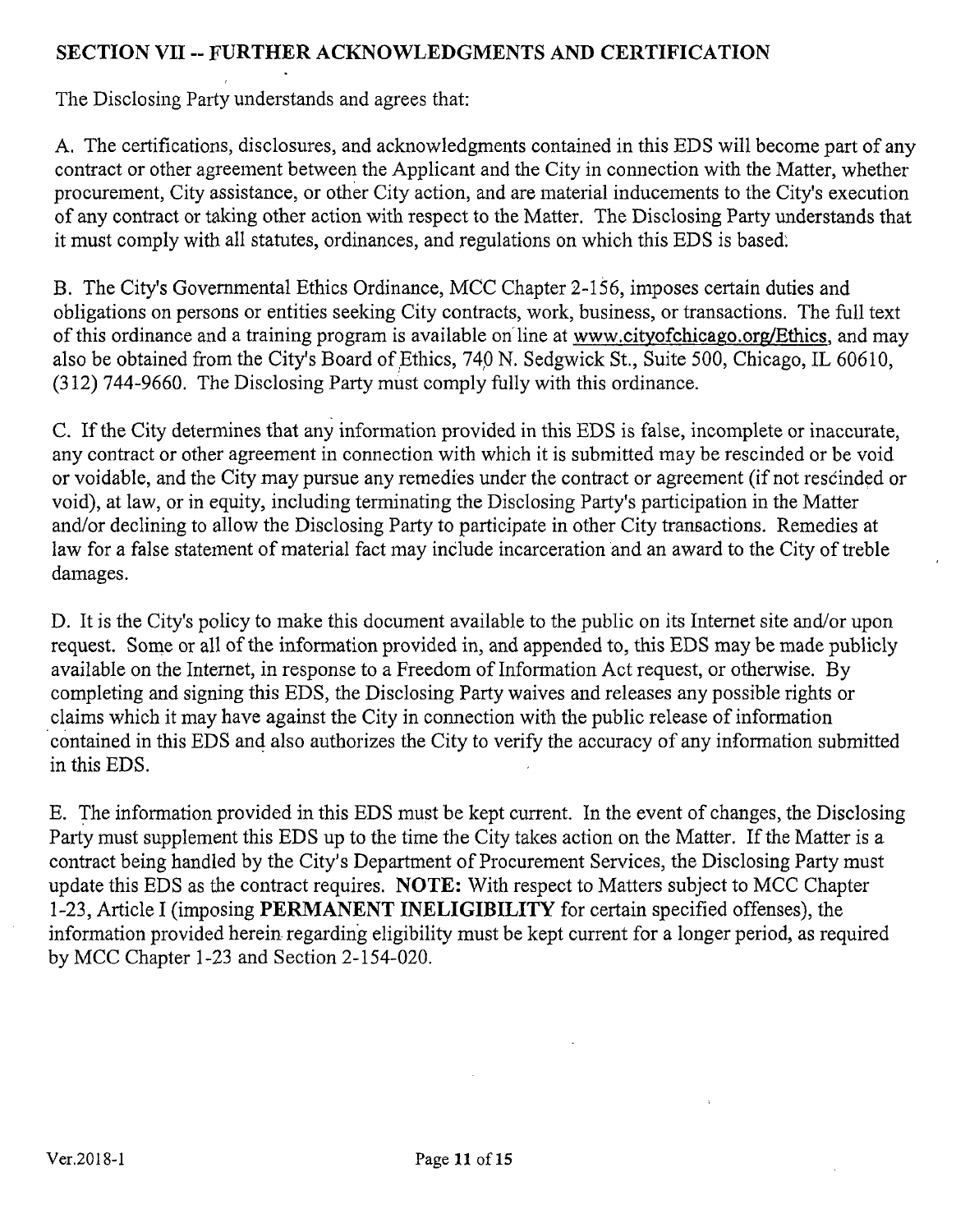#### **CERTIFICATION**

Under penalty of perjury, the person signing below: (1) warrants that he/she is authorized to execute this EDS, and all applicable Appendices, on behalf of the Disclosing Party, and (2) warrants that all certifications and statements contained in this EDS, and all applicable Appendices, are tme, accurate and complete as of the date fumished to the City.

The Lincoln Pork Zoological Society By: n here<sup>)</sup> Rena Solano<br>(Print or type name of person signing)  $\wedge$  F  $\overline{C}$ (Print or type titie of person signing) Signed and sworn to before me on (date)  $\frac{4}{26}$ at  $\bigcirc$  OOK  $\bigcirc$  County,  $\bigcup \{N\}\bigcirc S$  (state). tary Public သြဝ Commission expires

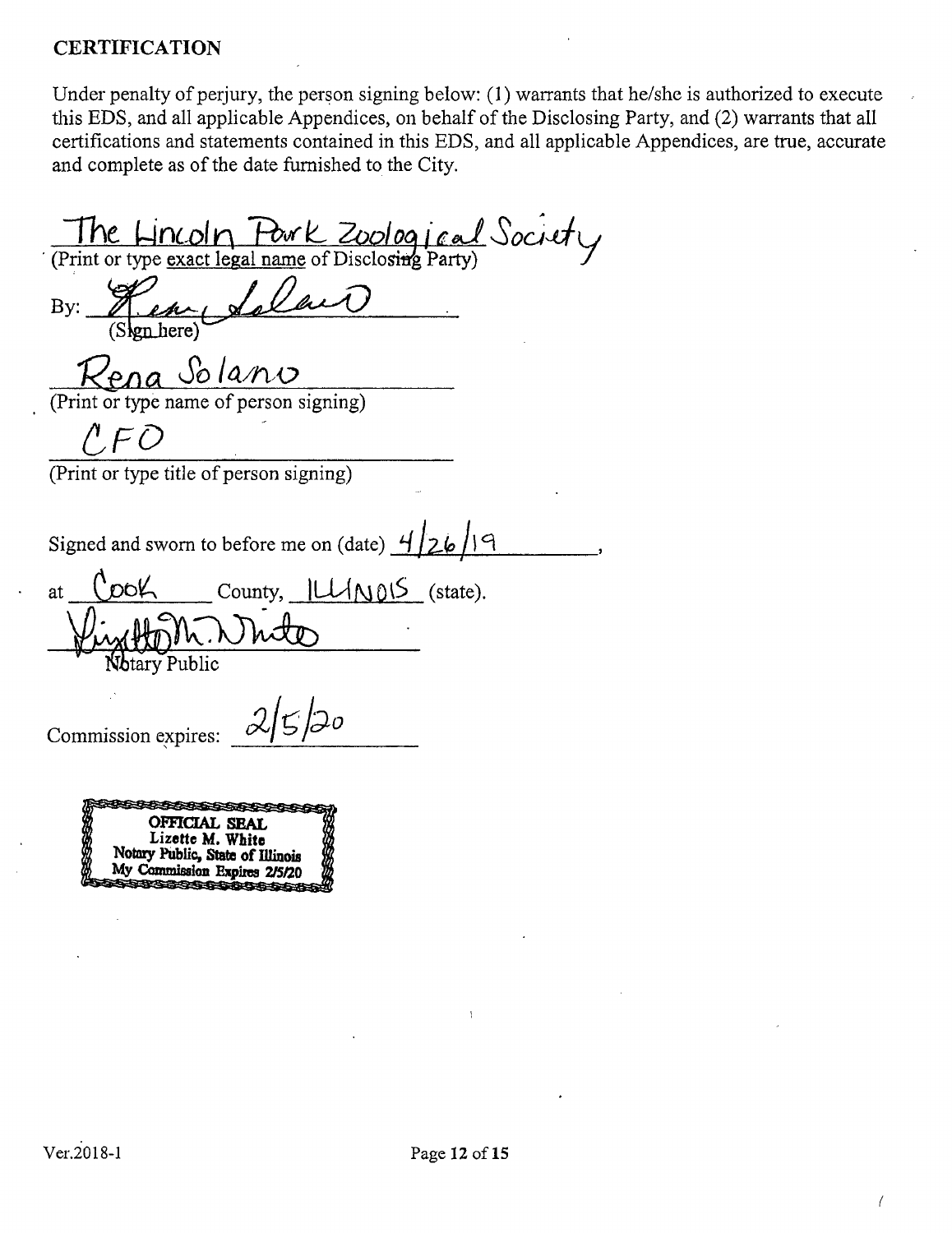#### **CITY OF CHICAGO ECONOMIC DISCLOSURE STATEMENT AND AFFIDAVIT APPENDIX A**

#### **FAMILIAL RELATIONSHIPS WITH ELECTED CITY OFFICIALS AND DEPARTMENT HEADS**

#### **This Appendix is to be completed only by (a) the Applicant, and (b) any legal entity which has a direct ownership interest in the Applicant exceeding 7.5%. It is not to be completed by any legal entity which has only an indirect ownership interest in the Applicant.**

Under MCC Section 2-154-015, the Disclosing Party must disclose whether such Disclosing Party or any "Applicable Party" or any Spouse or Domestic Partner thereof currently has a "familial relationship" with any elected city official or department head. A "familial relationship" exists if, as of the date this EDS is signed, the Disclosing Party or any "Applicable Party" or any Spouse or Domestic Partner thereof is related to the mayor, any alderman, the city clerk, the city treasurer or any city department head as spouse or domestic partner or as any of the following, whether by blood or adoption: parent, child, brother or sister, aunt or uncle, niece or nephew, grandparent, grandchild, father-in-law, mother-in-law, son-in-law, daughter-in-law, stepfather or stepmother, stepson or stepdaughter, stepbrother or stepsister or half-brother or half-sister.

"Applicable Party" means (1) all executive officers of the Disclosing, Party listed in Section II.B.l.a., if the Disclosing Party is a corporation; all partners of the Disclosing Party, if the Disclosing Party is a general partnership; all general partners and limited partners of the Disclosing Party, if the Disclosing Party is a limited partnership; all managers, managing members and members of the Disclosing Party, if the Disclosing Party is a limited liability company; (2) all principal officers of the Disclosing Party; and (3) any person having more than a 7.5% ownership interest in the Disclosing Party. "Principal officers" means the president, chief operating officer, executive director, chief financial officer, treasurer or secretary of a legal entity or any person exercising similar authority.

Does the Disclosing Party or any "Applicable Party" or any Spouse or Domestic Partner thereof currently have a "familial relationship" with an elected city official or department head?

[ ] Yes

If yes, please identify below (1) the name and title of such person, (2) the name of the legal entity to which such person is connected;  $(3)$  the name and title of the elected city official or department head to whom such person has a familial relationship, and (4) the precise nature of such familial relationship.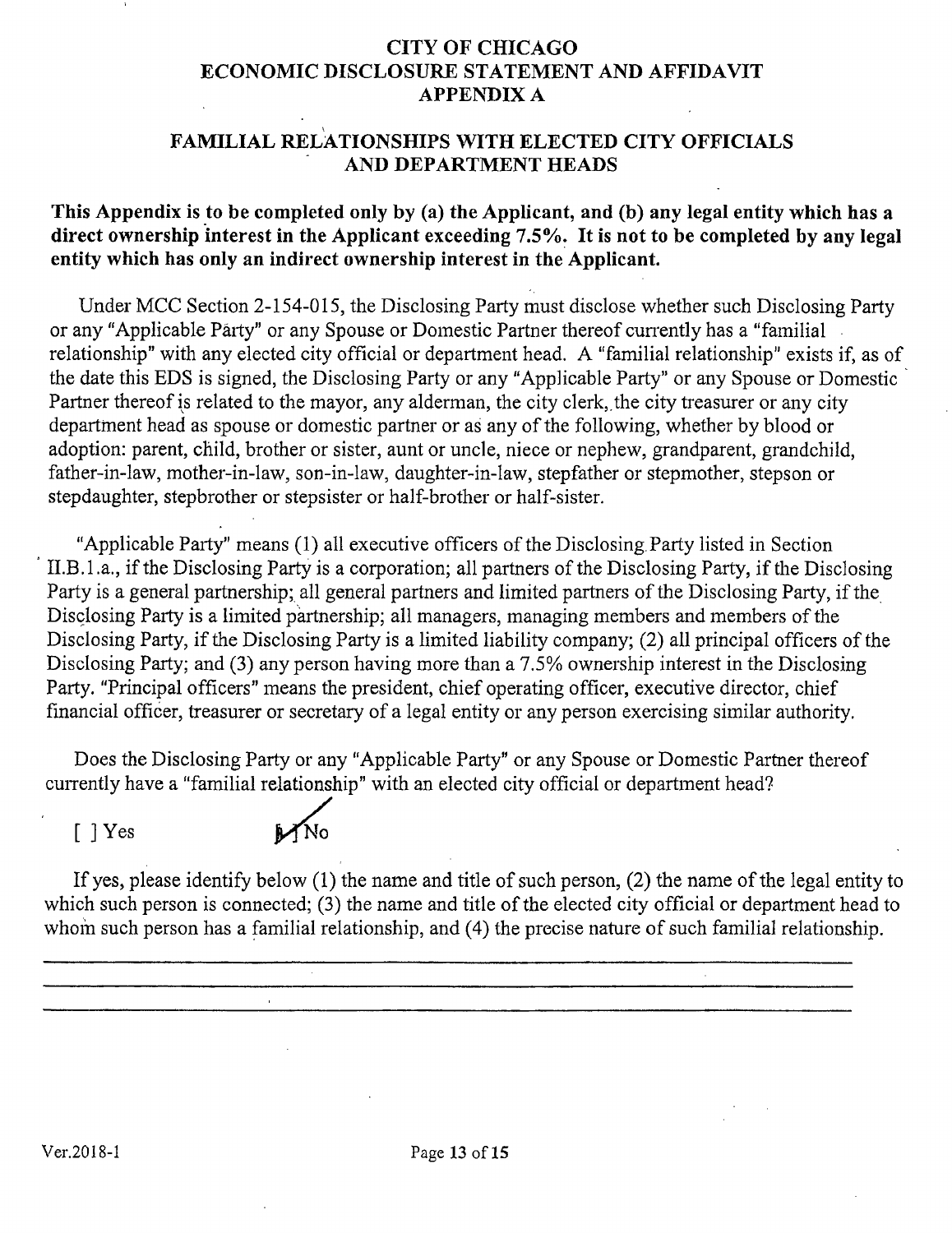#### **CITY OF CHICAGO ECONOMIC DISCLOSURE STATEMENT AND AFFIDAVIT APPENDIX B**

#### **BUILDING CODE SCOFFLAW/PROBLEM LANDLORD CERTIFICATION**

This Appendix is to be completed only by (a) the Applicant, and (b) any legal entity which has a direct ownership interest in the Applicant exceeding 7.5% (an "Owner"). It is not to be completed by any legal entity which has only an indirect ownership interest in the Applicant.

1. Pursuant to MCC Section 2-154-010, is the Applicant or any Owner identified as a building code scofflaw or problem landlord pursuant to MCC Section 2-92-416?

 $[$   $]$   $Y$ es  $[$   $\rightarrow$   $N$ o

2. If the Applicant is a legal entity publicly traded on any exchange, is any officer or director of the Applicant identified as a building code scofflaw or problem landlord pursuant to MCC Section 2-92-416?

 $[ ]$  Yes  $[ ]$  No  $[ ]$  The Applicant is not publicly traded on any exchange.

3. If yes to (1) or (2) above, please identify, below the name of each person or legal entity identified as a building code scofflaw or problem landlord and the address of each building or buildings to which the pertinent code violations apply.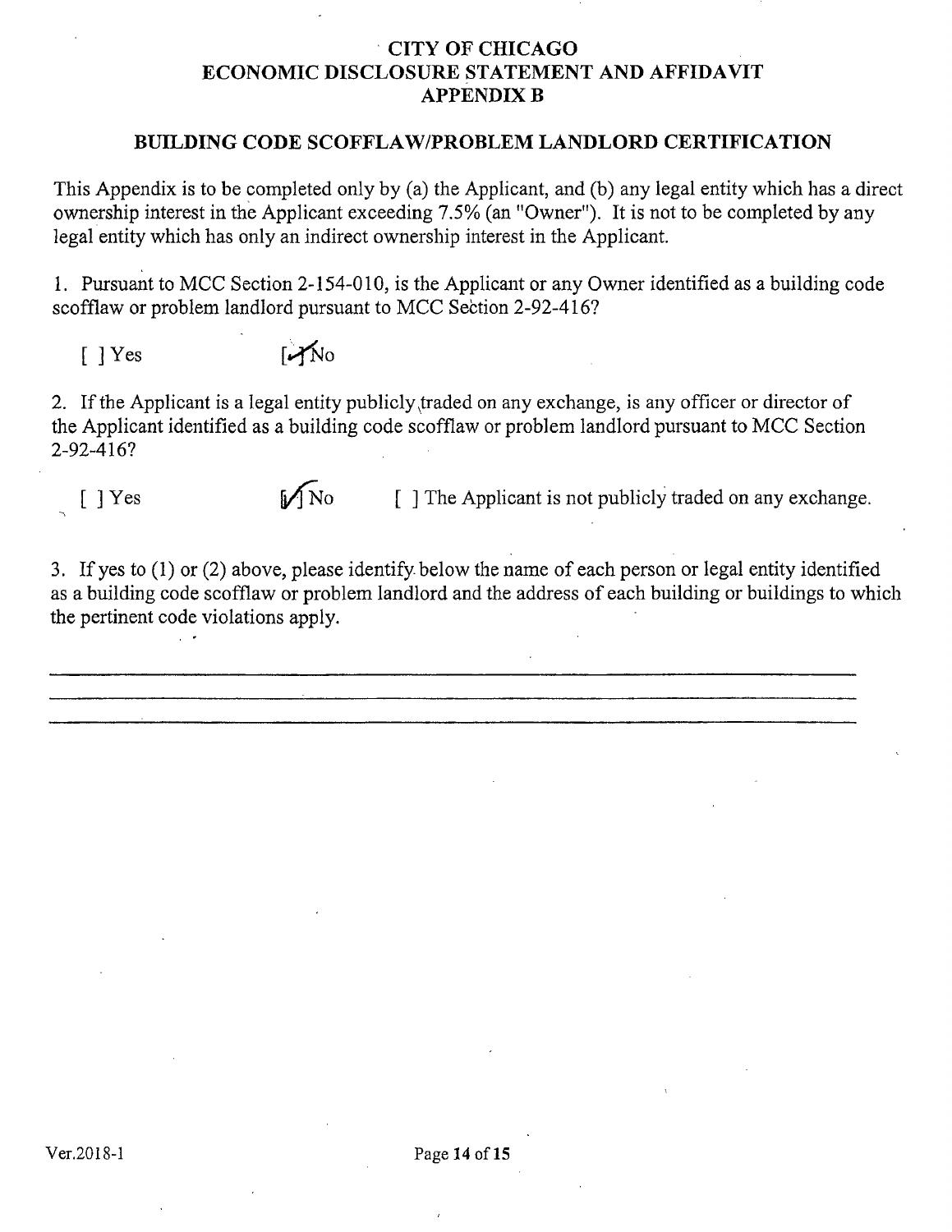#### **CITY OF CHICAGO ECONOMIC DISCLOSURE STATEMENT AND AFFIDAVIT APPENDIX C**

#### **PROHIBITION ON WAGE & SALARY HISTORY SCREENING - CERTIFICATION**

This Appendix is to be completed only by an Applicant that is completing this EDS as a "contractor" as defmed in MCC Section 2-92-385. That section, which should be consulted (www.amlegal.com). generally covers a party to any agreement pursuant to which they: (i) receive City of Chicago funds in consideration for services, work or goods provided (including for legal or other professional services), or (ii) pay the City money for a license, grant or concession allowing them to conduct a business on City premises.

On behalf of an Applicant that is a contractor pursuant to MCC Section 2-92-385,1 hereby certify that the Applicant is in compliance with MCC Section 2-92-3 85(b)(1) and (2), which prohibit; (i) screening job applicants based on their wage or salary history, or (ii) seeking job applicants' wage or salary history from current or former employers. I also certify that the Applicant has adopted a policy that includes those prohibitions.

[ ] Yes

 $[$  ] No

 $\sqrt{\frac{N}{A}} - I$  am not an Applicant that is a "contractor" as defined in MCC Section 2-92-385.

This certification shall serve as the affidavit required by MCC Section 2-92-385(c)(l).

If you checked "no" to the above, please explain.